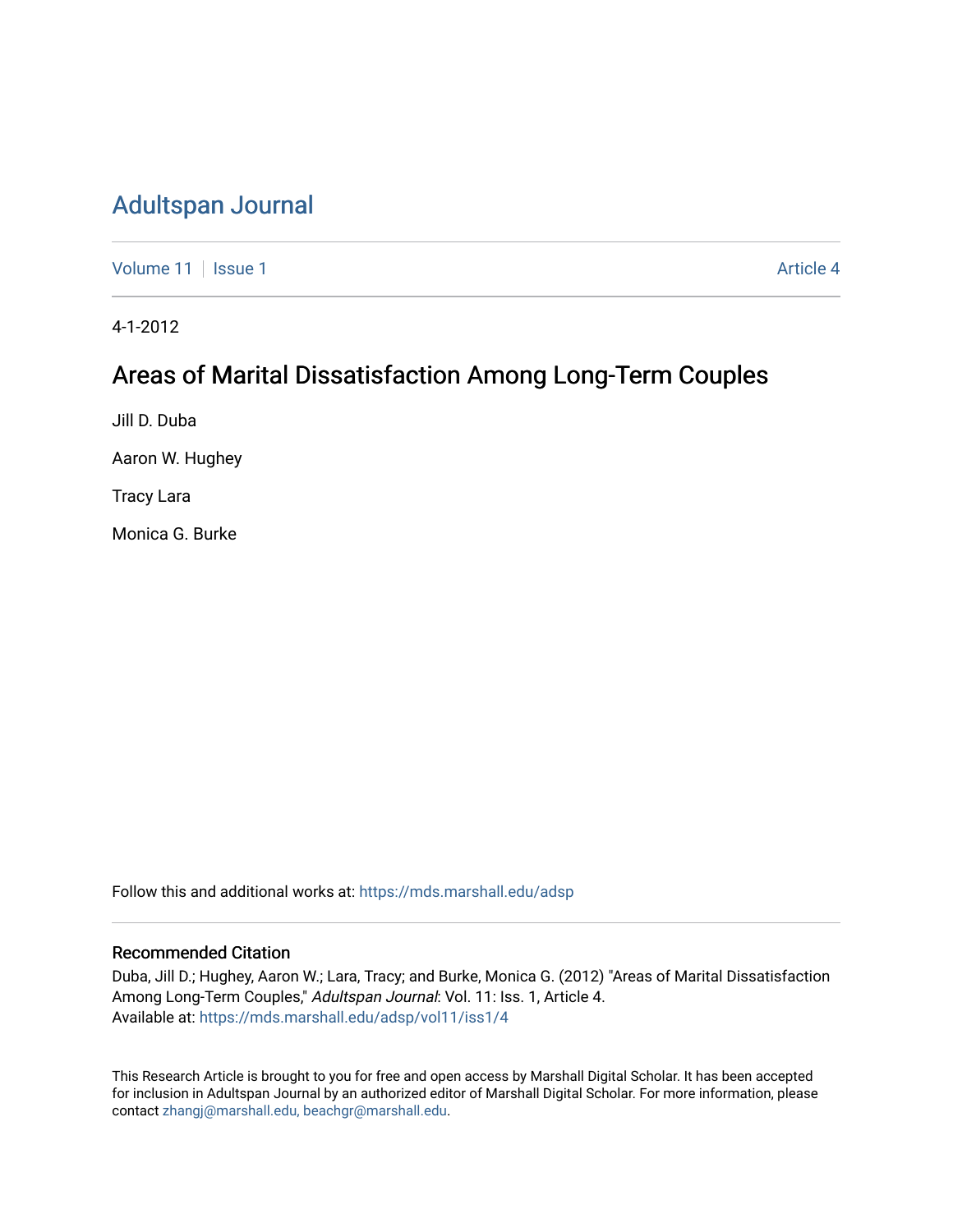Received 08/02/11 Revised 09/06/11 Accepted 09/19/11

# **Areas of Marital Dissatisfaction Among Long-Term Couples**

# **Jill D. Duba, Aaron W. Hughey, Tracy Lara, and Monica G. Burke**

*To better understand relational dissatisfaction and duration of long-term married couples, this study surveyed 30 couples married at least 40 years with the Marital Satisfaction Inventory. Findings suggest various areas of dissatisfaction (e.g., affective communication, conflict over child rearing) and relationship among and link to other areas of dissatisfaction (e.g., finances, sex).*

Most research on marriage focuses on either the dissolution of the relationship or marital satisfaction among couples recently married or married within the last 20 years (Bachand & Caron, 2001; Rosen-Grandon, Myers, & Hattie, 2004). Little has been conducted on the areas of dissatisfaction and difficulties facing long-standing couples (Henry, Miller, & Giarrusso, 2005). This article summarizes the results of a study that identified relationships among factors and areas of dissatisfaction as reported by couples who have been married 40 years or more. Suggestions for brief interventions as well as further research are provided based on the information gleaned from this study. First, we present a brief discussion related to the definition and factors associated with marital satisfaction and marital duration.

# **Summary of the Research**

Cherlin (2005) stated that "marriage is more prevalent in the United States than in nearly all other developed Western nations" (p. 43). Although it appears that Americans like to be married, almost half of all marriages in the United States end in divorce (Pieper Webb et al., 2010). Despite the limited research, several studies have examined what actually keeps couples together and suggested that marital satisfaction, intimacy, and shared religious faith have been linked with marital duration and stability (Bachand & Caron, 2001; Henry et al., 2005; Roizblatt et al., 1999).

*© 2012 by the American Counseling Association. All rights reserved. Jill D. Duba, Aaron W. Hughey, and Monica G. Burke, Department of Counseling and Student Affairs, Western Kentucky University; Tracy Lara, Higher Education Administration, Kent State University. Correspondence concerning this article should be addressed to Jill D. Duba, Department of Counseling and Student Affairs, Western Kentucky University, 1906 College Heights Boulevard, #51031, Bowling Green, KY 42101-1031 (e-mail: jillduba.sauerheber@wku.edu).* 

**ADULTSPAN***Journal April 2012 Vol. 11 No. 1* **39**

Published by Marshall Digital Scholar, 2022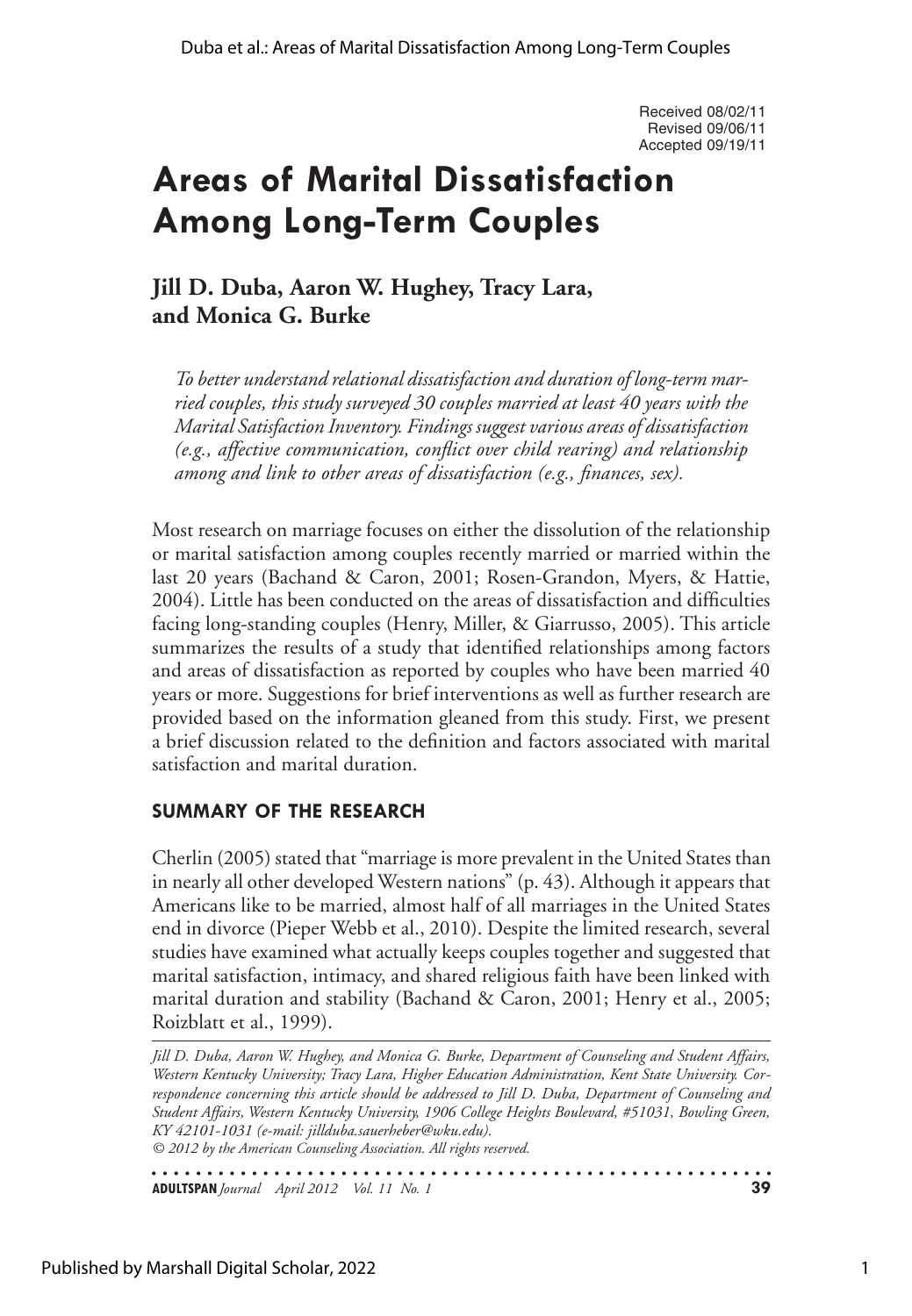Sperry (2010) defined marital satisfaction as how partners meet each other's expectations. Furthermore, researchers have attempted to identify categories or attitudes related to marital satisfaction. Marital satisfaction has been linked to various factors including friendship, companionship, love, commitment, similarity, stability, and togetherness (Bachand & Caron, 2001; Bodenmann & Shantinath, 2004; Weigel & Ballard-Reisch, 1999). Still other factors include loyalty, trust, moral values, respect, patience, and forgiveness (Bryant, Conger, & Meehan, 2001; Fenell, 1993; Fincham & Beach, 2002; Robinson, 1994; Roizblatt et al., 1999). Additionally, communication and coping strategies have been linked to marital satisfaction (Bodenmann & Shantinath, 2004; Weigel & Ballard-Reisch, 1999). Couples who engage in the following behaviors during particularly stressful and difficult times tend to move out of those experiences successfully: positive interpretations of marital transgressions, correctly perceiving how one's spouse is feeling about something, and responding empathetically toward each other (Fields, 1983; Fincham, Paleari, & Regalia, 2002). Furthermore, couples who are able to positively reframe situations, constructively engage with each other (rather than withdraw or engage in violent behaviors), and effectively use optimism during stressful situations tend to be happier and more stable than those who do not use such coping strategies (Ptacek & Dodge, 1995; Whiting & Crane, 2003). It follows that maintenance behaviors, such as positivity, openness, assurances, and networking, have been found to contribute to the duration of the marriage (Canary & Stafford, 1992; Weigel & Ballard-Reisch, 1999). Although it remains unclear if marriage duration is a function of marital satisfaction, examining the qualities and behaviors associated with marital satisfaction such as intimacy has served as the focus of research.

Various studies have confirmed a strong link between marital satisfaction and marital intimacy (Greeff & Malherbe, 2001; Kenny & Acitelli, 1987; Ng, Peluso, & Smith, 2010). Intimacy is a complex and multidimensional concept that includes emotional, mental, physical, sexual, spiritual, social, and intellectual components (Duba, 2010; Heller & Wood, 2000). Intimacy requires intrapersonal as well as interpersonal engagements. For example, the foundation of intimacy is set when partners are not only self-aware but also comfortable with self-disclosure. Intimacy is further generated when partners are self-differentiated, namely, when they can still experience closeness even when they are separated or when they are experiencing differences (Patrick, Sells, Giordano, & Tollerud, 2007; Sperry, 2010). Intimacy can be shared when partners reciprocally express empathy, acceptance, intensity, collaboration, and validation (Rampage, 1994). Finally, Duba (2010) suggested that intimate interactions (i.e., physical, sexual, social) also provide a medium from which to express commitment to each other.

Religious factors have been linked to the maintenance and promotion of marital satisfaction and longevity. Such factors may include attending religious activities, celebrating religious holidays, sharing friends and support among the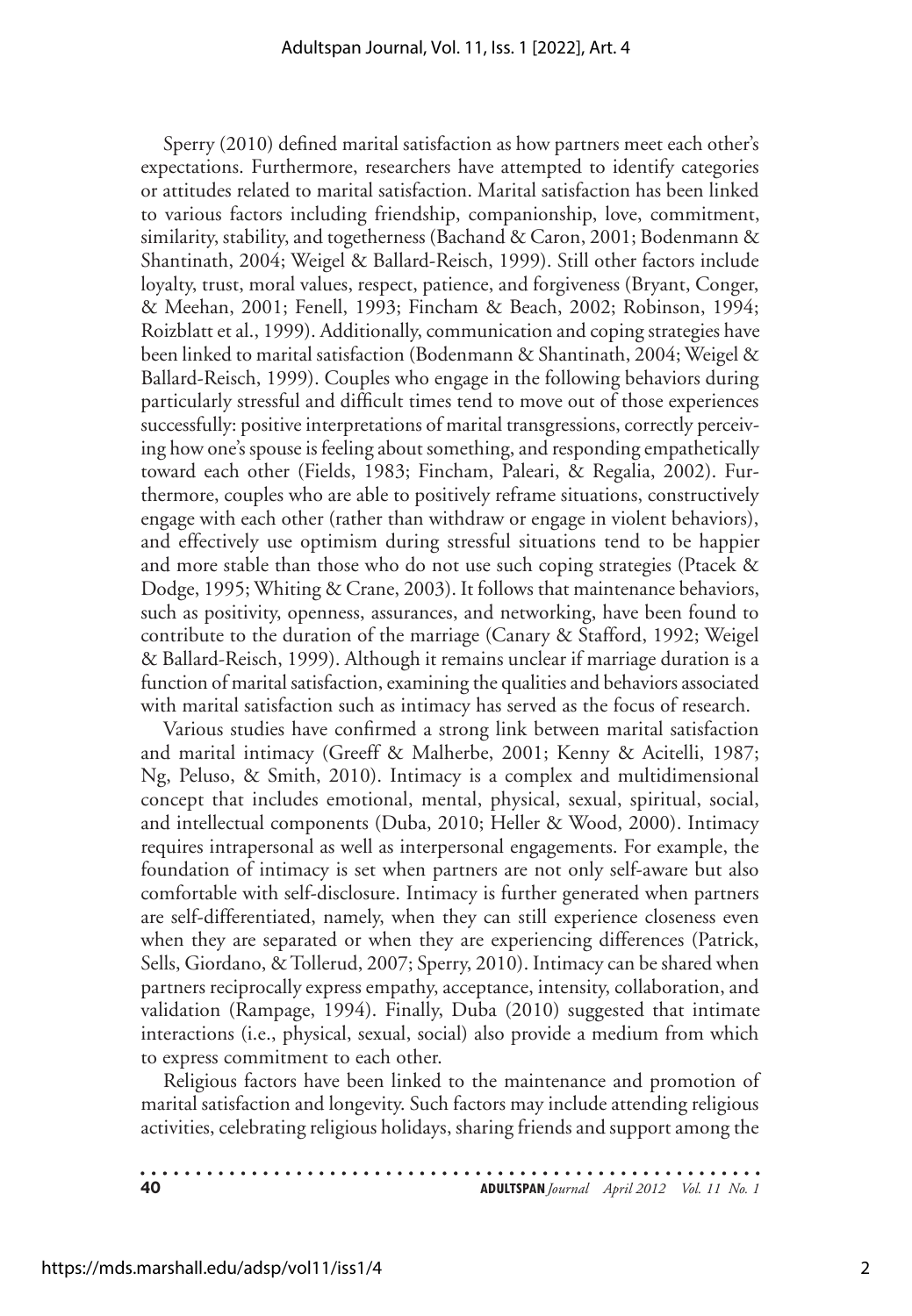religious community, and sharing religious values and ideologies (Robinson, 1994; Vaaler, Ellison, & Powers, 2009). For example, Duba and Watts (2009) suggested that any given religion implies particular "rules" for couples to deal with various interpersonal and family issues (e.g., sexuality, parenting, and power). In some religions, separation and divorce are not permissible or looked on favorably (Lauer & Lauer, 1986). A triangular relationship with God has also been associated with marital stability, unity, motivation to continue to grow together, and peace and happiness. That is, in Goodman and Dollahite's (2006) study, religious couples reported that God serves as an example of mercy, forgiveness, unconditional love, and patience. God also serves as a source of accountability. Feeling accountable toward God provides motivation for change or actions that lead to the betterment of the marriage. Finally, couples found God to be a resource, particularly in overcoming distress and in providing guidance.

Although marital satisfaction, intimacy, and shared religious faith have been linked with marital duration and stability, there is a paucity of literature associated with marital dissatisfaction among long-term married couples. The literature suggests that long-term couples tend to experience less distress in their marriage compared with younger couples (Henry et al., 2005). However, long-term couples still tackle relational disappointments and disagreements. The present investigation suggests various areas of dissatisfaction among couples who have been married 40 years or more, as well as the relationships among various areas of dissatisfaction linked to others.

#### **Method**

#### **Participants**

The total sample  $(N = 62)$  comprised 31 couples  $(31 \text{ men and } 31 \text{ women})$  living in a southern midwestern city. Of these 62 participants, age data were not available for one male and one female participant. The men (*n* = 30) ranged in age from 60 to 88 years (*M* = 72.63 years, *SD* = 7.59). The women (*n* = 30) ranged in age from 60 to 86 years (*M =* 70.80 years, *SD* = 7.10). Pearson product–moment correlation revealed that the age of the men and women in the study was significantly related ( $r = .96$ ,  $p < .01$ ); that is, there was considerable consistency in the age of the couples. (Note that although .05 was used to determine statistical significance in the current study, we noted when the level of significance was observed to be .01 or greater.)

#### **Procedure and Measures**

Participation was solicited by advertising in the city newspaper and by referrals from church leaders in the community for potential participants (i.e., Presbyterian, Baptist, Methodist, and Catholic churches). The latter strategy yielded most of the participants. Couples interested in participating in the study were directed to contact the study's investigator (first author). Interested couples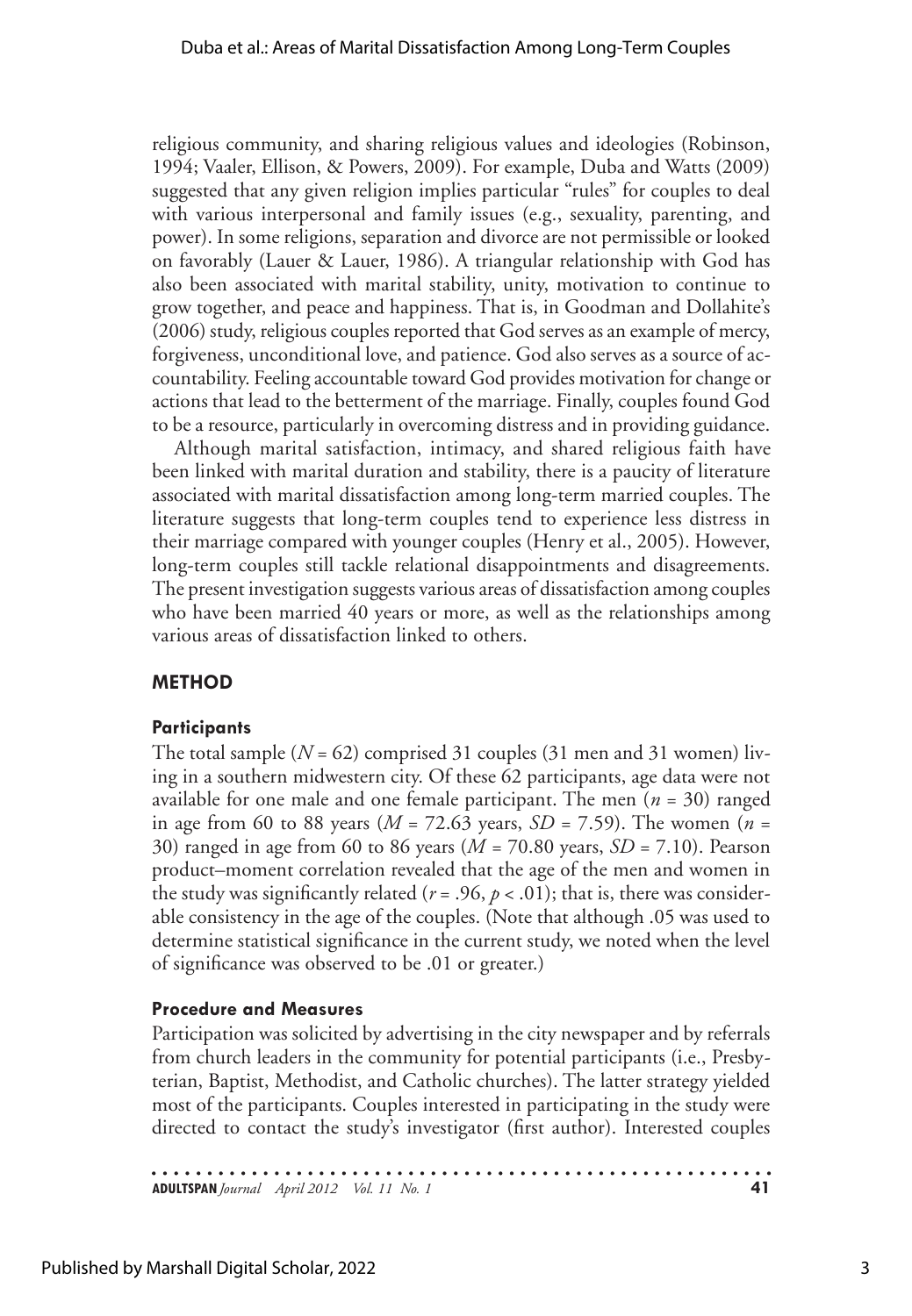were sent an informed-consent document in a self-addressed stamped envelope to be returned to the investigator. Upon receiving the informed consent, we mailed the Marital Satisfaction Inventory (MSI) to the participants' home with a return self-addressed stamped envelope.

The Marital Satisfaction Inventory–Revised (MSI-R) was developed by Douglas K. Snyder (see Snyder, 1997, 2010) as a self-report instrument designed to provide a measure of relationship distress (Welfare, n.d.). It consists of 150 item pairs that make up 13 scales: Inconsistency, Conventionalization, Global Distress, Affective Communication, Problem-Solving Communication, Aggression, Time Together, Disagreement About Finances, Sexual Dissatisfaction, Role Orientation, Family History of Distress, Dissatisfaction With Children, and Conflict Over Child Rearing. Inconsistency and Conventionalization are validity scales and Global Distress is a global affective scale (Snyder, 2010). The inventory takes approximately 25 minutes to administer.

The MSI-R was originally normed in 1995 and 1996 on a representative sample of 1,020 couples who exhibited a diversity in age, educational background, and employment settings (Welfare, n.d.). Validity of the MSI-R was established by correlating scores obtained via its use with scores on the original MSI, which is generally considered to be valid and reliable (Boen, 1988; Snyder, Wills, & Keiser, 1981). With this approach, the criterion-related validity of the MSI-R has been demonstrated to be .955 (Welfare, n.d.). With respect to reliability, Cronbach's alpha coefficients for the individual scales on the MSI-R range from .70 to .93 (Welfare, n.d.); the overall alpha coefficient was found to be .82 (Snyder, 2010). An alpha coefficient of .70 or higher is generally considered acceptable for most social science research applications (Walker & Shostak, 2010).

Descriptive statistics (means and standard deviations) were calculated for men's and women's scores on each of the subscales of the MSI-R. We used *t* tests to determine if the observed difference between mean scores for men and women were statistically significant at the .05 level. We also computed Pearson product–moment correlation coefficients between each of the subscale scores for men and women to see if they were significant at the .05 level.

#### **Results**

#### **Conventionalization**

Conventionalization and Inconsistency are the two validity scales on the MSI-R. Conventionalization consists of 10 items that are designed to assess the tendency of some test takers to distort their responses in a socially desirable direction (Snyder, 1997). Cronbach's alpha for women (*n* = 31) on the Conventionalization scale was .81; the alpha coefficient for men (*n* = 31) was .84. The mean score on this scale for women was 7.39 (*SD* = 2.57), whereas the mean score for men was 7.94 (*SD* = 2.49). The difference between these mean scores was not found to be significant at the .05 level,  $t(60) = -0.85$ ,  $p = .396$ .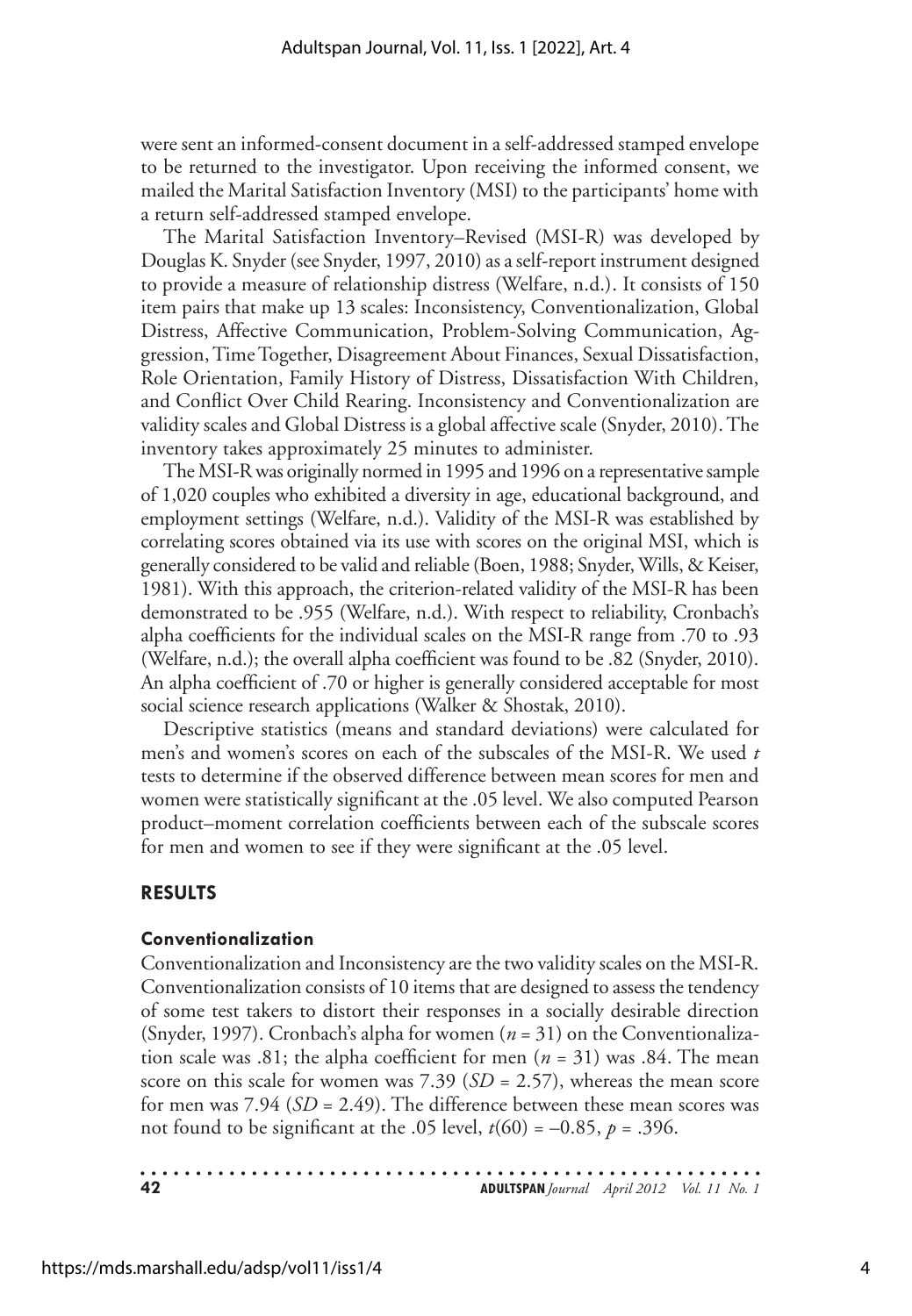Pearson product–moment correlations revealed that women's scores on the Conventionalism scale were significantly related to their scores on the Global Distress scale  $(r = -.74, p < .01)$ , the Affective Communication scale  $(r = -.80,$  $p < .01$ ), the Problem-Solving Communication scale ( $r = -.78$ ,  $p < .01$ ), the Aggression scale  $(r = -.55, p < .01)$ , the Time Together scale  $(r = -.80, p <$ .01), the Disagreement About Finances scale  $(r = -.72, p < .01)$ , the Sexual Dissatisfaction scale ( $r = -.58$ ,  $p < .01$ ), and the Conflict Over Child Rearing scale  $(r = -.66, p < .01)$ . All of these correlations were inverse, indicating that as scores on the Conventionalization scale tend to decrease, scores on each of the other scales tend to increase. For example, the less distortion respondents exhibited, the higher the distress reported on the corresponding scales. This is congruent with other research studies (e.g., Snyder, 2010), which have suggested that the higher the levels of negative affect and relationship conflict reported on other scales, the less likely respondents are to engage in idealistic or unrealistic positive terms.

Pearson product–moment correlations revealed that men's scores on the Conventionalism scale were significantly related to their scores on the Global Distress scale  $(r = -.73, p < .01)$ , the Affective Communication scale  $(r = -.73, p < .01)$  $p < .01$ ), the Problem-Solving Communication scale ( $r = -.66$ ,  $p < .01$ ), the Aggression scale  $(r = -.36, p < .05)$ , the Time Together scale  $(r = -.74, p < .01)$ , the Disagreement About Finances scale  $(r = -.56, p < .01)$ , the Sexual Dissatisfaction scale  $(r = -.50, p < .01)$ , and the Family History of Distress scale  $(r =$ –.54, *p* < .01). Again, all of the significant correlations observed were inverse; that is, as scores on the Conventionalization scale tend to decrease, scores on each of the other scales tend to increase.

The relationship between scores on the Conventionalization Scale and the Conflict Over Child Rearing scale was significant for women but not for men. Similarly, the relationship between scores on the Conventionalization scale and the Family History of Distress scale was significant for men but not for women.

Note that Pearson product–moment correlation coefficients are not repetitive in the data presentation. For example, it is noted in this "Conventionalization" analysis summary section that scores for women on the Conventionalization scale are significantly related to their scores on the Global Distress scale (*r* = –.74, *p* < .01). This is not repeated in the "Global Distress" analysis summary section.

#### **Global Distress**

The Global Distress scale consists of 22 items that attempt to assess overall dissatisfaction with the marital relationship (Snyder, 2010). This scale reflects negative expectations regarding the relationship's future, considering divorce or separation, as well as general unhappiness and unfavorable comparisons to other people's intimate relationships. Cronbach's alpha for women (*n* = 31) on the Global Distress scale was .86; the alpha coefficient for men  $(n = 31)$  was .86. The mean score on this scale for women was 1.13 (*SD* = 2.41), whereas the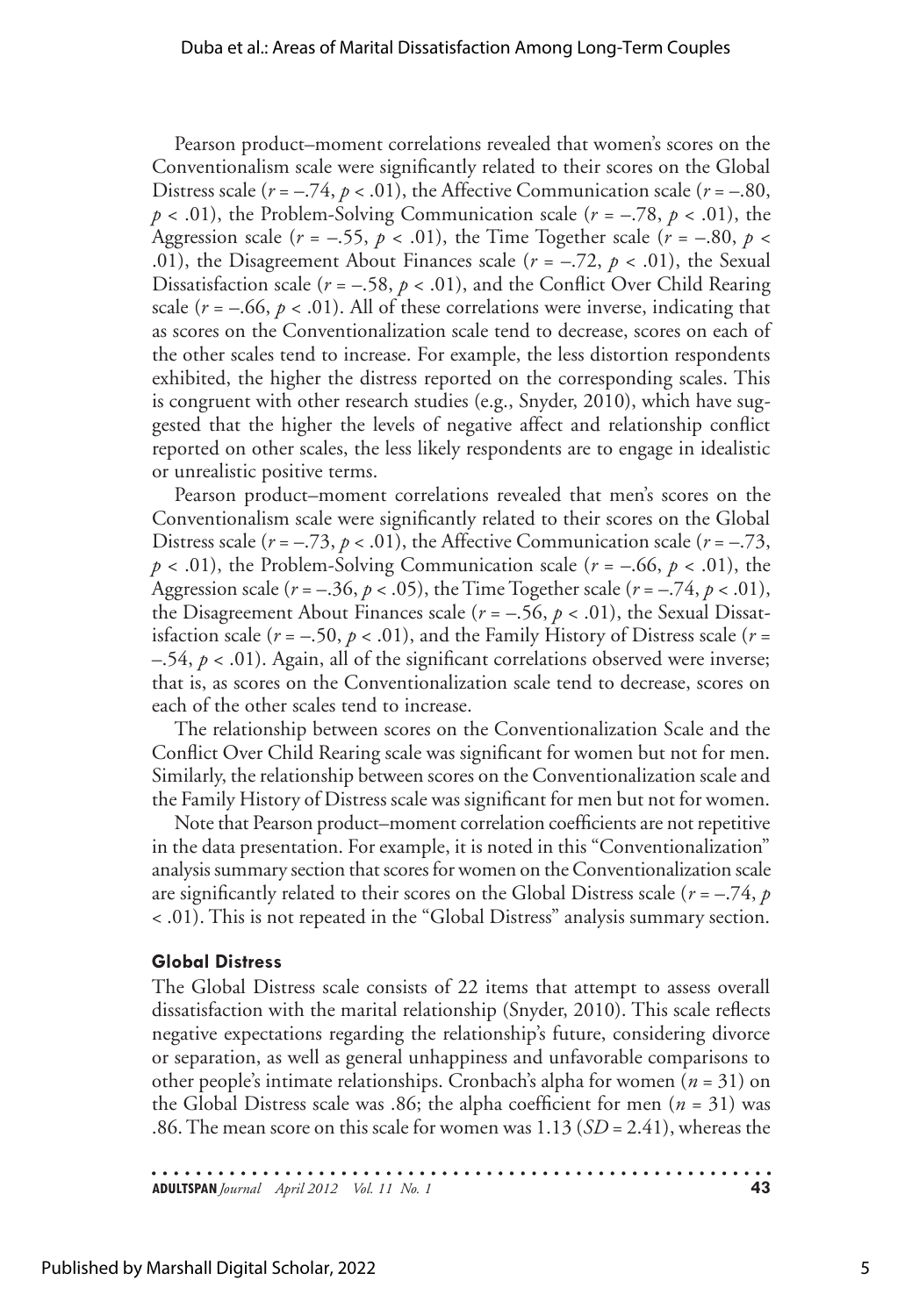mean score for men was  $0.77$  (*SD* = 2.05). The difference between these mean scores was not found to be significant at the .05 level,  $t(60) = 0.63$ ,  $p = .534$ .

In addition to the significant relationships noted previously, Pearson product– moment correlations revealed that women's scores on the Global Distress scale were also significantly related to their scores on the Affective Communication scale  $(r = .49, )$ *p* < .01), the Problem-Solving Communication scale (*r* = .63, *p* < .01), the Aggression scale  $(r = .75, p < .01)$ , the Time Together scale  $(r = .69, p < .01)$ , the Disagreement About Finances scale ( $r = .88$ ,  $p < .01$ ), the Sexual Dissatisfaction scale ( $r = .47$ ,  $p <$ .01), and the Conflict Over Child Rearing scale (*r* = .58, *p* < .01). Men's scores on the Global Distress scale were also significantly related to their scores on the Affective Communication scale  $(r = .75, p < .01)$ , the Problem-Solving Communication scale  $(r=.72, p < .01)$ , the Time Together scale  $(r=.87, p < .01)$ , the Disagreement About Finances scale  $(r = .76, p < .01)$ , the Sexual Dissatisfaction scale  $(r = .42, p < .05)$ , and the Family History of Distress scale  $(r = .52, p < .01)$ .

The relationship between scores on the Global Distress scale and the Aggression and Conflict Over Child Rearing scales was significant for women but not for men. Similarly, the relationship between scores on the Global Distress scale and the Affective Communication and Family History of Distress scales was significant for men but not for women.

#### **Affective Communication**

The Affective Communication scale consists of 13 items designed to evaluate dissatisfaction with the level of affection and understanding expressed by one's partner; this scale is considered to be the best indicator of the experience of emotional intimacy (Snyder, 2010). Cronbach's alpha for women (*n* = 31) on this scale was .85; the alpha coefficient for men  $(n = 31)$  was .85. The mean score on this scale for women was 2.16 (*SD* = 2.77), whereas the mean score for men was 1.32 (*SD* = 2.26). The difference between these mean scores was not found to be significant at the .05 level,  $t(60) = 1.31$ ,  $p = .196$ .

In addition to the significant relationships noted previously, Pearson product– moment correlations revealed that women's scores on the Affective Communication scale were also significantly related to their scores on the Problem-Solving Communication scale  $(r = .74, p < .01)$ , the Time Together scale  $(r = .69, p <$ .01), the Disagreement About Finances scale (*r* = .56, *p* < .01), and the Sexual Dissatisfaction scale (*r* = .48, *p* < .01). Men's scores on the Affective Communication scale were also significantly related to their scores on the Problem-Solving Communication scale ( $r = .86$ ,  $p < .01$ ), the Time Together scale ( $r = .70$ ,  $p <$ .01), the Disagreement About Finances scale (*r* = .78, *p* < .01), and the Sexual Dissatisfaction scale ( $r = .51$ ,  $p < .01$ ). The significant correlations noted here were the same for women and men.

#### **Problem-Solving Communication**

The Problem-Solving Communication scale consists of 19 items designed to measure a couple's perception of their inability to effectively resolve differences,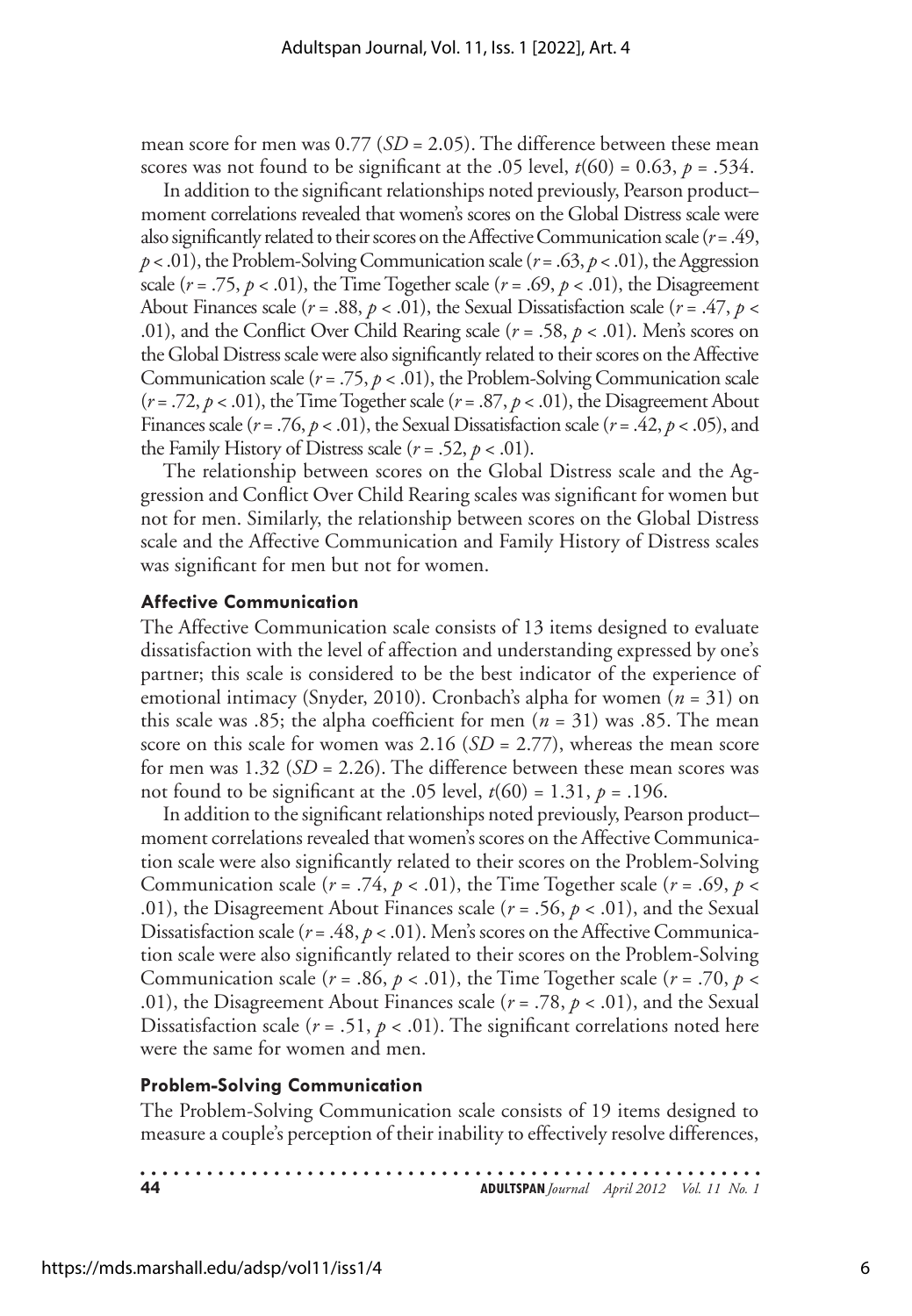as well as overt discord (Snyder, 2010). Cronbach's alpha for women (*n* = 31) on the scale was .87; the alpha coefficient for men (*n* = 31) was .82. The mean score on this scale for women was 3.06 (*SD* = 3.61), whereas the mean score for men was 2.61 (*SD* = 3.08). The difference between these mean scores was not found to be significant at the .05 level,  $t(60) = 0.53$ ,  $p = .599$ .

In addition to the significant relationships noted previously, Pearson product–moment correlations revealed that women's scores on the Problem-Solving Communication scale were also significantly related to their scores on the Aggression scale ( $r = .62$ ,  $p < .01$ ), the Time Together scale ( $r = .56$ ,  $p <$ .01), the Disagreement About Finances scale (*r* = .64, *p* < .01), and the Sexual Dissatisfaction scale (*r* = .40, *p* < .05). Men's scores on the Problem-Solving Communication scale were also significantly related to their scores on the Time Together scale ( $r = .62$ ,  $p < .01$ ) and the Sexual Dissatisfaction scale ( $r = .45$ ,  $p$ ) < .01). The relationship between scores on the Problem-Solving Communication scale and scores on the Aggression and the Disagreement About Finances scales was significant for women but not for men.

#### **Aggression**

The Aggression scale consists of 10 items designed to assess the intensity of intimidation and physical hostility experienced from one's partner (Snyder, 1997). Cronbach's alpha for women (*n* = 31) on the Aggression scale was .66; the alpha coefficient for men  $(n = 31)$  was .42. It should be noted that both alphas on this scale are considered low for social science research. The mean score on this scale for women was  $0.74$  ( $SD = 1.29$ ), whereas the mean score for men was 0.55 (*SD* = 0.89). The difference between these mean scores was not found to be significant at the .05 level,  $t(60) = 0.69$ ,  $p = .494$ .

In addition to the significant relationships noted previously, Pearson product– moment correlations revealed that women's scores on the Aggression scale were also significantly related to their scores on the Time Together scale (*r* = .48, *p* < .01) and the Disagreement About Finances scale  $(r = .74, p < .01)$ . Other than those noted previously, no additional significant relationships were observed for men on this scale. These findings are somewhat consistent with previous studies. For example, other studies suggest that respondents obtaining high scores on the Aggression scale also have high scores on the Disagreement About Finances scale (Snyder, 2010).

#### **Time Together**

The Time Together scale consists of 10 items designed to assess respondents' level of discontent with the amount of interaction they have with their partner (Snyder, 1997). Cronbach's alpha for women (*n* = 31) on this scale was .78; the alpha coefficient for men ( $n = 31$ ) was .88. The mean score on this scale for women was  $1.16$  (*SD* = 1.85), whereas the mean score for men was  $1.16$ (*SD* = 2.21). The difference between these mean scores was not found to be significant at the .05 level,  $t(60) = 0.00$ ,  $p = 1.00$ .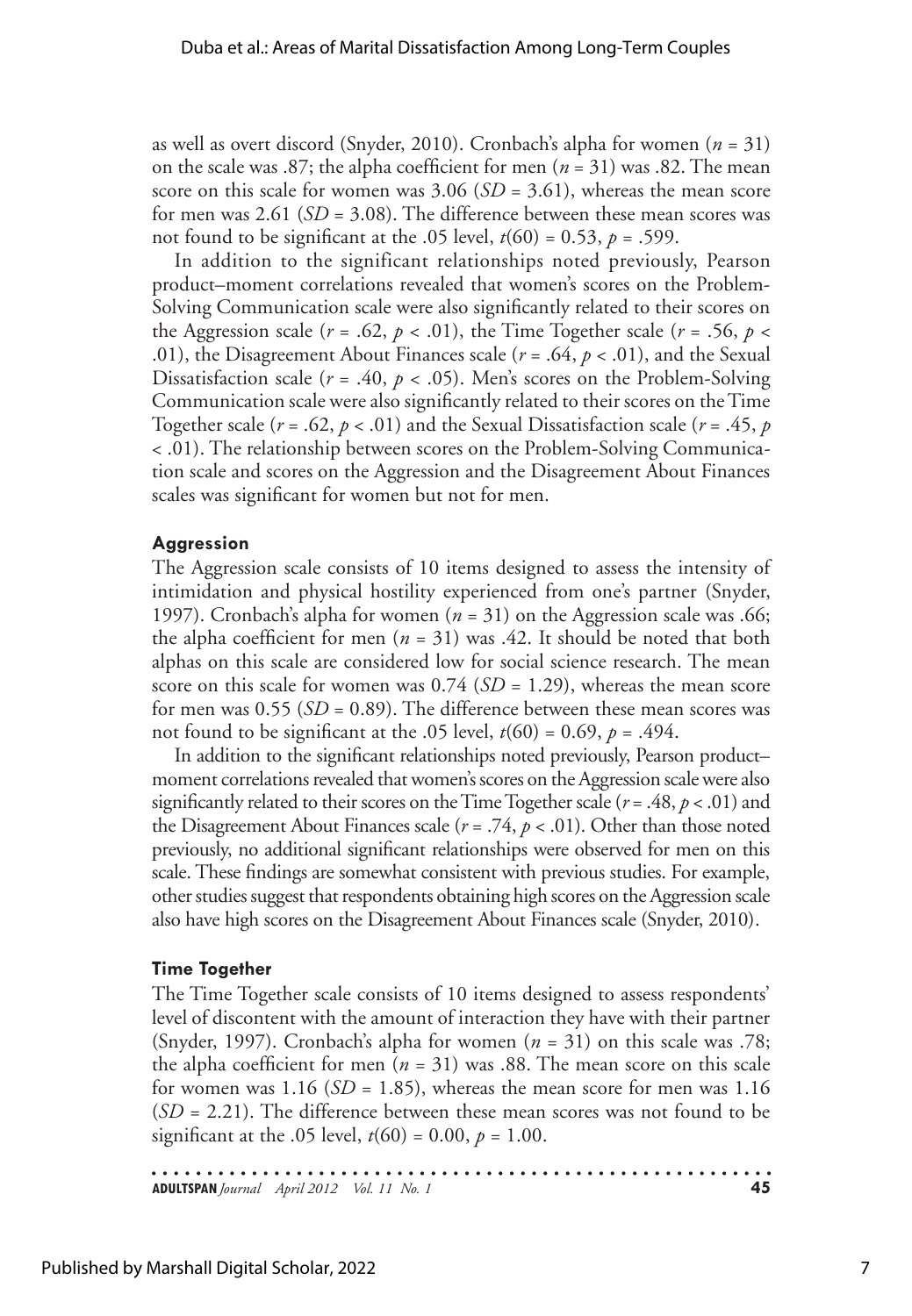In addition to the significant relationships noted previously, Pearson product– moment correlations revealed that women's scores on the Time Together scale were also significantly related to their scores on the Disagreement About Finances scale (*r* = .74, *p* < .01), the Sexual Dissatisfaction scale (*r* = .44, *p* < .05), and the Conflict Over Child Rearing scale (*r* = .43, *p* < .05). Men's scores on the Time Together scale were also significantly related to their scores on the Sexual Dissatisfaction scale (*r* = .45, *p* < .05) and the Disagreement About Finances scale (*r* = .67, *p* < .01). The significant correlations noted here were the same for women and men.

#### **Disagreement About Finances**

The Disagreement About Finances scale consists of 11 items designed to assess respondents' dissatisfaction with the way money is handled by their partner. Cronbach's alpha for women ( $n = 31$ ) on this scale was .77; the alpha coefficient for men  $(n = 31)$  was .68. It should be noted that the alpha on this scale for men is considered slightly low for social science research. The mean score on this scale for women was  $0.74$  (*SD* = 1.53), whereas the mean score for men was 0.71 (*SD* = 1.32). The difference between these mean scores was not found to be significant at the .05 level, *t*(60) = 0.09, *p* = .929.

In addition to the significant relationships noted previously, Pearson product–moment correlations revealed that women's scores on the Disagreement About Finances scale were significantly related to their scores on the Sexual Dissatisfaction scale (*r* = .51, *p* < .01) and the Conflict Over Child Rearing scale  $(r = .58, p < .01)$ . Other than those noted previously, no additional significant relationships were observed for men on this scale.

#### **Sexual Dissatisfaction**

The Sexual Dissatisfaction scale consists of 13 items designed to assess respondents' discontent with the quantity and quality of sexual activity with their partner (Snyder, 2010). Cronbach's alpha for women (*n* = 31) on this scale was .85; the alpha coefficient for men (*n* = 31) was .91. The mean score on this scale for women was 2.58 (*SD* = 3.02), whereas the mean score for men was 4.13 (*SD* = 4.14). The difference between these mean scores was not found to be significant at the .05 level,  $t(60) = -1.68$ ,  $p = .098$ .

In addition to the significant relationships noted previously, Pearson product– moment correlations revealed that women's scores on the Sexual Dissatisfaction scale were also significantly related to their scores on the Conflict Over Child Rearing scale (*r* = .46, *p* < .05). Other than those noted previously, men's scores on the Sexual Dissatisfaction scale were also significantly related to their scores on the Family History of Distress scale (*r* = .42, *p* < .05).

#### **Role Orientation**

The Role Orientation scale consists of 12 items designed to measure respondents' traditional versus nontraditional orientation toward martial and parental roles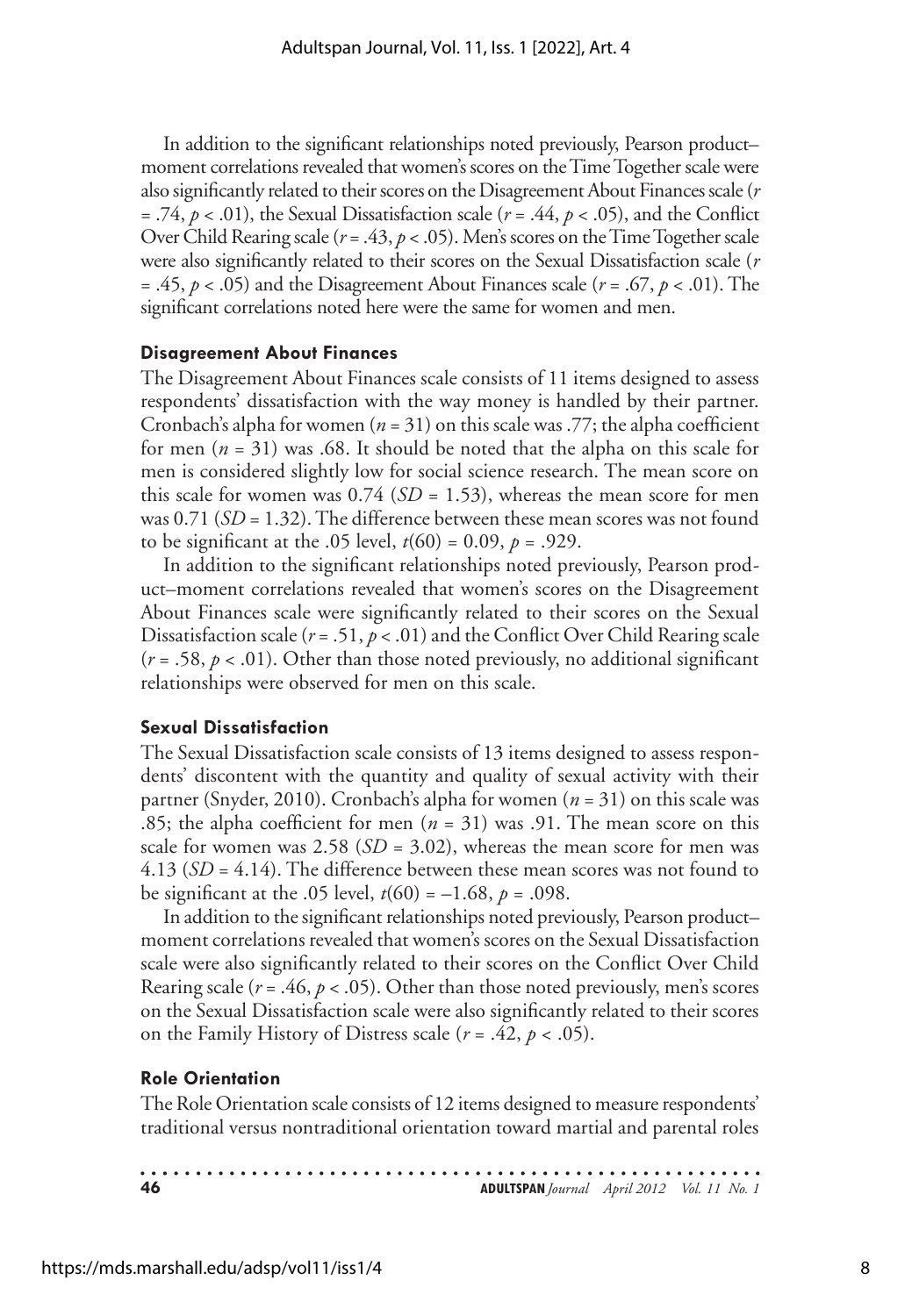(Snyder, 2010). Cronbach's alpha for women (*n* = 31) on this scale was .73; the alpha coefficient for men ( $n = 31$ ) was .73. The mean score on this scale for women was  $6.06$  ( $SD = 2.70$ ), whereas the mean score for men was  $5.55$  ( $SD =$ 2.61). The difference between these mean scores was not found to be significant at the .05 level,  $t(60) = 0.77$ ,  $p = .446$ . Scores on the Role Orientation scale were not found to be significantly related to scores on any of the other scales for either women or men. The results of this particular factor were consistent with previous studies. That is, results from other studies indicated that the Role Orientation scale is uncorrelated with other scales on the MSI-R.

## **Family History of Distress**

The Family History of Distress scale consists of nine items designed to assess the respondents' experience with respect to their family of origin (Snyder, 2010). Cronbach's alpha for women  $(n = 31)$  on this scale was .82; the alpha coefficient for men  $(n = 31)$  was .85. The mean score on this scale for women was 2.74 (*SD* = 2.56), whereas the mean score for men was 2.13 (*SD* = 2.51). The difference between these mean scores was not found to be significant at the .05 level,  $t(60) = 0.95$ ,  $p = .345$ . Scores on this scale were not found to be significantly related to scores on any of the other scales for women. In addition to the significant relationships noted previously, Pearson product–moment correlations revealed that men's scores on the Family History of Distress scale were significantly related to their scores on the Time Together scale (*r* = .47, *p* < .01) and the Dissatisfaction With Children scale (*r* = .52, *p* < .01).

## **Dissatisfaction With Children**

The Dissatisfaction With Children scale consists of 11 items designed to assess the relationship between respondents and their children (Snyder, 2010). Cronbach's alphas were not calculated for this scale. The mean score on this scale for women ( $n = 31$ ) was 1.50 (*SD* = 1.73), whereas the mean score for men ( $n =$ 31) was 1.16 (*SD* = 1.65). The difference between these mean scores was not found to be significant at the .05 level,  $t(49) = 0.72$ ,  $p = .476$ . Scores on this scale were not found to be significantly related to scores on any of the other scales for women. Other than those noted previously, no additional significant relationships were observed for men on this scale.

# **Conflict Over Child Rearing**

The Conflict Over Child Rearing scale consists of 10 items designed to evaluate the extent of conflict between partners over child-rearing practices (Snyder, 2010). Cronbach's alphas were not calculated for this scale. The mean score on this scale for women  $(n = 31)$  was 0.64 (*SD* = 1.08), whereas the mean score for men  $(n = 31)$  was 0.48 (*SD* = 0.77). The difference between these mean scores was not found to be significant at the .05 level,  $t(48) = 0.60, p = .548.$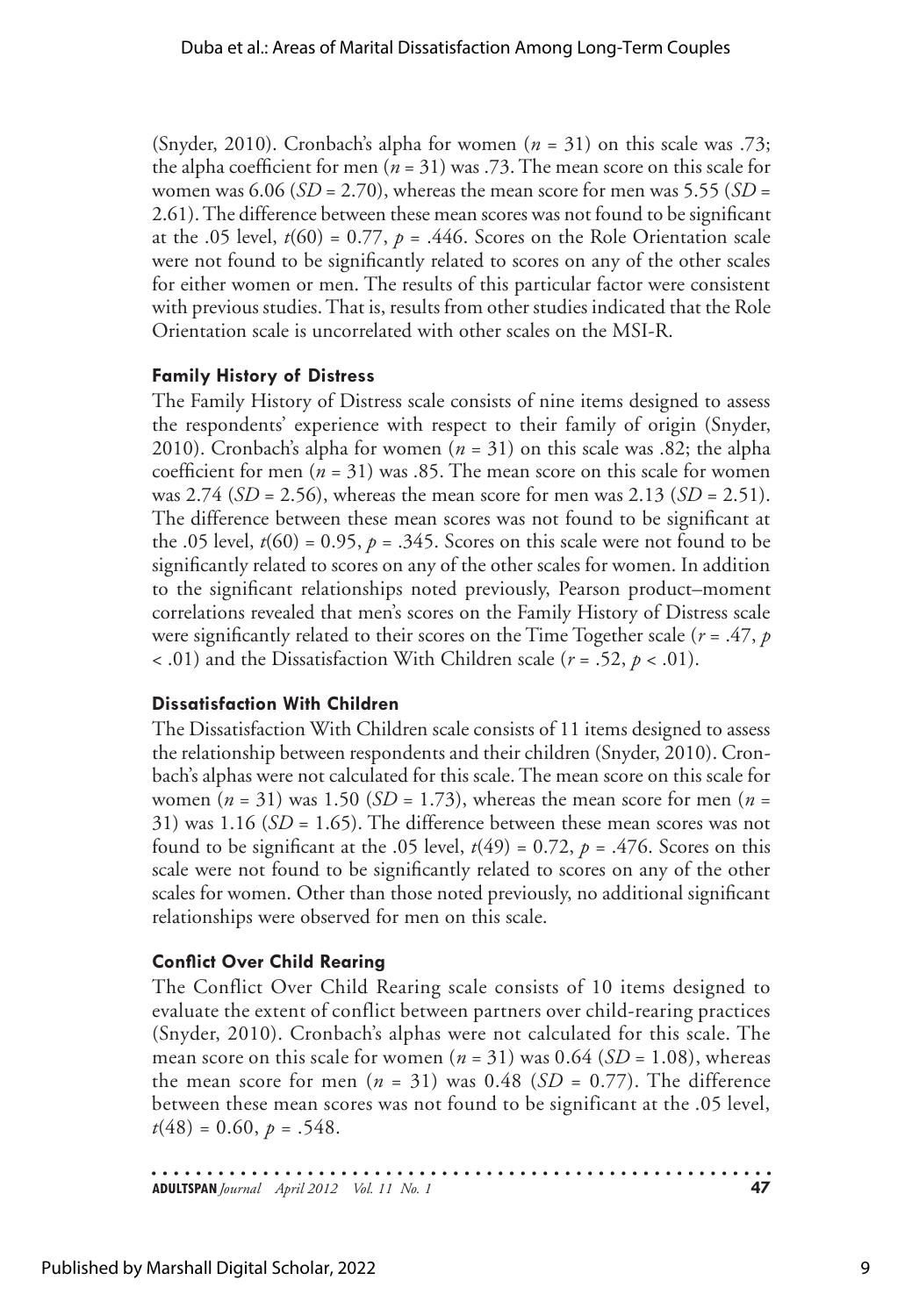In addition to the significant relationships noted previously, Pearson product– moment correlations revealed that women's scores on this scale were also significantly related to their scores on the Problem-Solving Communication scale (*r* = .66,  $p < .01$ ) and the Aggression scale ( $r = .46$ ,  $p < .05$ ). Scores on the Conflict Over Child Rearing scale were not found to be significantly related to scores on any of the other scales for men.

#### **Total 10 Scales**

This analysis included all scales on the MSI-R except Dissatisfaction With Children and Conflict Over Child Rearing. Cronbach's alphas were not calculated for this configuration. The mean score on these scales for women  $(n = 31)$ was 27.77 (*SD* = 12.01), whereas the mean score for men (*n* = 31) was 26.87 (*SD* = 12.48). The difference between these mean scores was not found to be significant at the .05 level,  $t(60) = 0.29$ ,  $p = .772$ . Pearson product–moment correlations revealed that the age of the women in the study was significantly related to their scores on the Total 10 Scales ( $r = -.48$ ,  $p < .015$ ). This is a relatively weak inverse relationship, indicating that as age increases, the total score on the 10 scales tends to decrease. Men's age was not found to be significantly related to their scores on the Total 10 Scales ( $r = -.25$ ,  $p = .188$ ).

#### **Total 12 Scales**

This analysis included all scales on the MSI-R. Cronbach's alphas were not calculated for this configuration. The mean score on this scale for women (*n* = 25) was 28.36 (*SD* = 11.99), whereas the mean score for men (*n* = 25) was 26.08 (*SD* = 8.45). The difference between these mean scores was not found to be significant at the .05 level,  $t(48) = 0.78$ ,  $p = .441$ . Pearson product– moment correlations revealed that the age of the women in the study was not significantly related to their scores on the Total 12 Scales ( $r = -.37$ ,  $p = .074$ ). Similarly, men's age was also not found to be related to their scores on the Total 12 Scales (*r* = –.04, *p* = .836).

#### **Total 10 Scales and Total 12 Scales**

Women's and men's scores on the Total 10 Scales were found to be significantly related  $(r = .79, p < .01)$ . Similarly, women's and men's scores on the Total 12 Scales were also found to be significantly related (*r* = .79, *p* < .01). These relatively strong correlations indicate that the men and women in the study demonstrated a high degree of consistency in their responses when considered collectively across the scales.

#### **Discussion and Implications**

Although this study does not address what kept the participants married for 40 years or more, we believe that by consulting the research about long-standing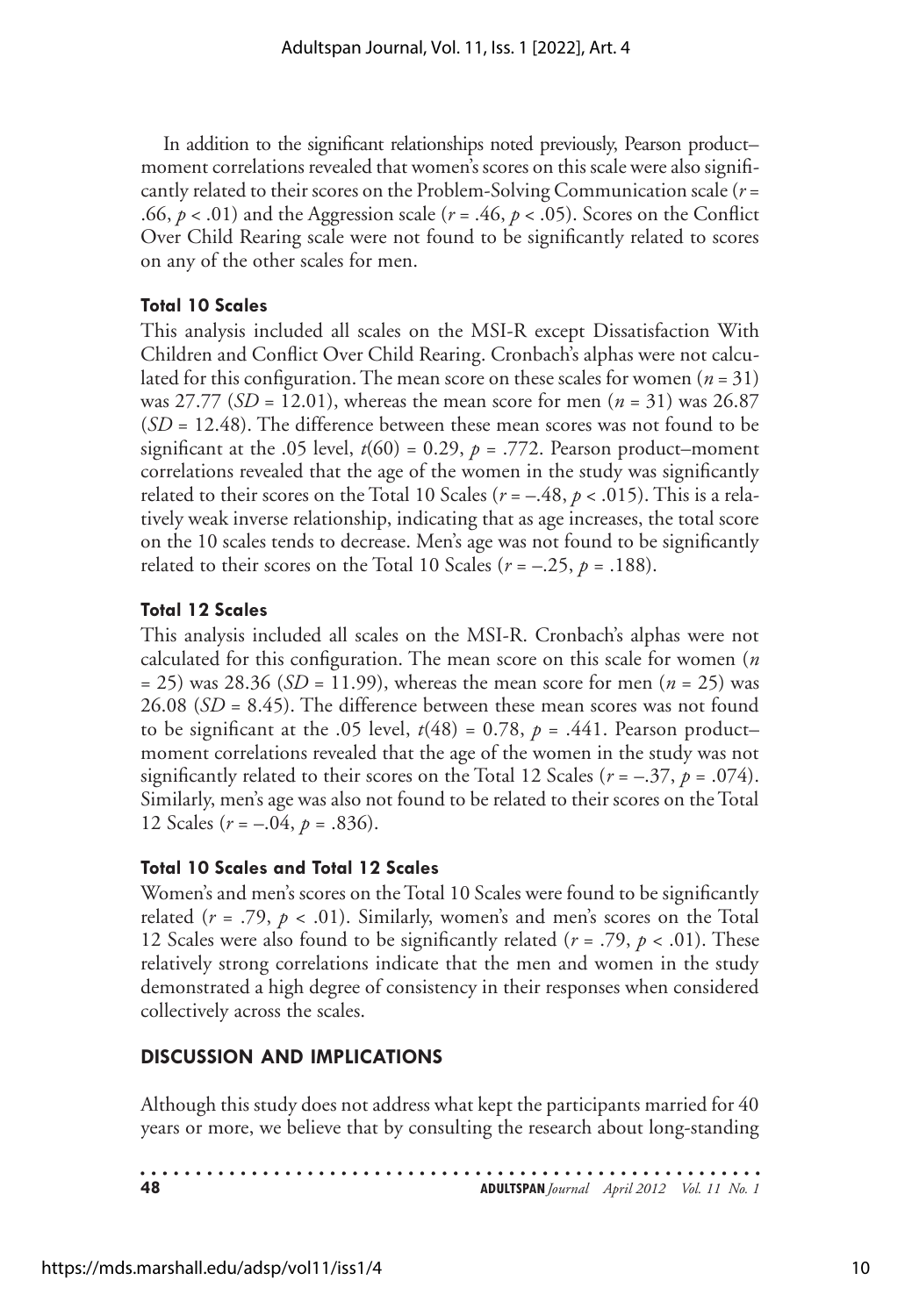marriages, some basic assumptions can be made about the participants in this study. First, these couples likely share particular commonalities. They may have a history of being open, loyal, patient, and committed. Given that this study was conducted in a highly Christian area, it is also likely that moral values and religious beliefs also helped keep these couples together (Duba & Watts, 2009; Vaaler et al., 2009). Second, there are various behavioral interactions that correlate with marital preservation (Gottman, 1998; Gottman & Notarius, 2002). For example, it is probable that the couples in this study can usually experience vulnerability with each other and typically respond in emotionally validating ways; the foundation of their marriage is one of friendship and intimacy. During conflict, these couples likely use positive affect (e.g., humor), maintain calmness and flexibility, attack the issue and not the spouse, and will notice opportunities for repair attempts rather than focus on each other's negative traits or take part in a "demand (wife)–withdraw (husband)" pattern (Gottman, 1998; Lauer & Lauer, 1986).

Marital satisfaction may not necessarily be the most crucial factor or reason why couples stay together. The results from this study indicate that couples who have managed to stay committed to the marriage over many years still have disappointments and report areas of dissatisfaction. In fact, some of the areas appear to be linked to each other (e.g., dissatisfaction with affective communication is linked to sexual dissatisfaction). From a clinical perspective, this is important for two reasons. First, many couples will present one issue at the onset of therapy, but this does not mean that other aspects of their relationship are being negatively affected. Second, if marital satisfaction is not necessarily related to marital duration, couples may be staying together for reasons (i.e., religious commitment) other than really wanting to be together. It behooves couples counselors to help the couple identify other areas of the relationship in which they are struggling, as well as why they are committed to the relationship. Is there something more keeping them together than a religious promise? Is it possible to create a desire to stay together because they really like each other and enjoy each other's company? The remainder of this section includes an overview of the significant relationships among factors and also some implications for treatment.

#### **Global Distress**

As previously mentioned, the Global Distress scale measures the respondent's overall dissatisfaction in the relationship. The results from this study indicate that global distress or marital dissatisfaction is also linked to other areas of dissatisfaction. This is fairly consistent with results from previous studies. For example, individuals with high Global Distress scale scores typically also obtain high scores on the following scales: Problem-Solving Communication, Affective Communication, Time Together, Aggression, Disagreement About Finances, and Conflict Over Child Rearing (Snyder, 2010).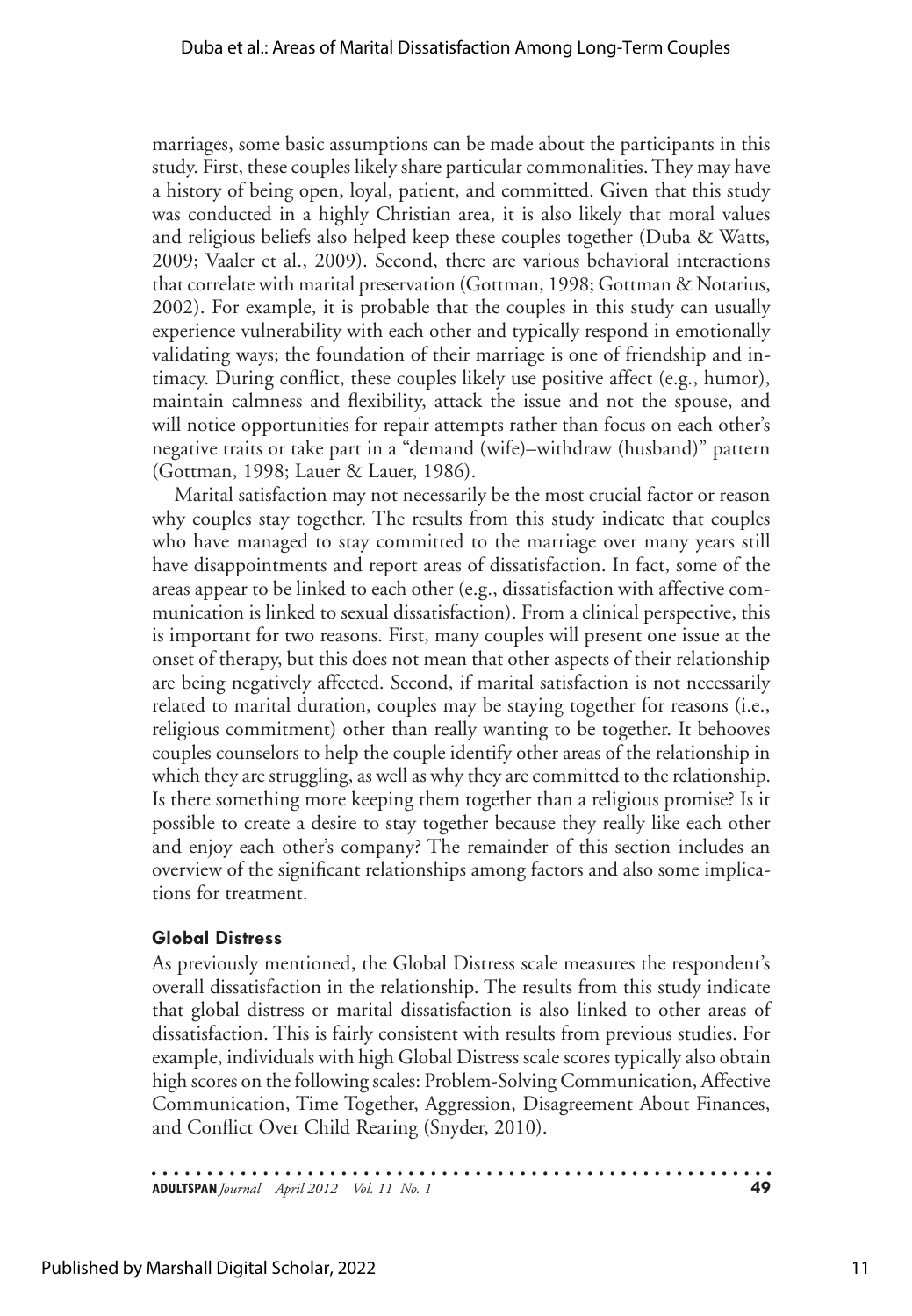For both men and women in this study, global distress often accompanies deficits or struggles in problem solving, lack of time spent together, and disagreement about finances. Women who reported high degrees of global distress also may feel intimidated by their partners and have experienced conflict regarding the raising of children. Men who experience global distress may be dissatisfied with the amount of affection and understanding being expressed by their wives. The latter finding is fairly consistent with those from other research studies (Snyder, 2010).

When most couples seek counseling, they typically have a specific problem in mind. Couples may mention other distressing issues but maintain emphasis on at least one. The results from this study indicate that dissatisfaction in the marriage is typically related to many issues.

Although this study does not offer insight onto the actual process of how, or if, one area of dissatisfaction leads to another, counselors may consider what Gottman (1998) called the *distance and isolation cascade*. The cycle begins when partners perceive each other in more negative light than positive. The "flooding" (Gottman, 1999, p. 73) of these negative emotions and reactions may lead to problems being perceived as severe. Unless the couple is able to acknowledge that the floodgates have opened, they may instead become distant and rely on working out such problems alone, which can eventually lead to what Gottman referred to as parallel lives. The consequences of this could be the demise of the relationship.

Gottman (1999, p. 301) suggested that couples should reset the negativity threshold, or incorporate the "marital poop detector." Counselors can help couples decide whether or not they are headed toward a downward cascade and if their negative perceptions of each other outweigh the positive. Couples may be encouraged to create ways in which to stop or decrease the frequency of negative perceptions and reactions. Depending on the counselor's theoretical perspective, various techniques may be incorporated, such as record keeping of positive reactions, replacing routine individual activity with a shared activity, finding and incorporating exceptions (Gottman's, 1999, oral history review), examining and comparing basic need satisfaction (Duba, 2009), and incorporating a style-of-life summary (Sweeney, 1975). The latter three exercises are examples of what can be used as interventions.

#### **Affective Communication and Problem-Solving Communication**

For both men and women, dissatisfaction with the amount of understanding and affection (including dissatisfaction with support and empathy from partner, and mutual disclosure) is related to dissatisfaction in the following areas: problem solving, time together, communicating about finances, and sex. These findings are fairly consistent with previous studies (Henry et al., 2005: Levenson, Carstensen, & Gottman, 1993). Individuals scoring high in the Affective Communication scale also tend to score high in the following scales: Problem-Solving Communication, Time Together, Disagreement About Finances, and Sexual Dissatisfac-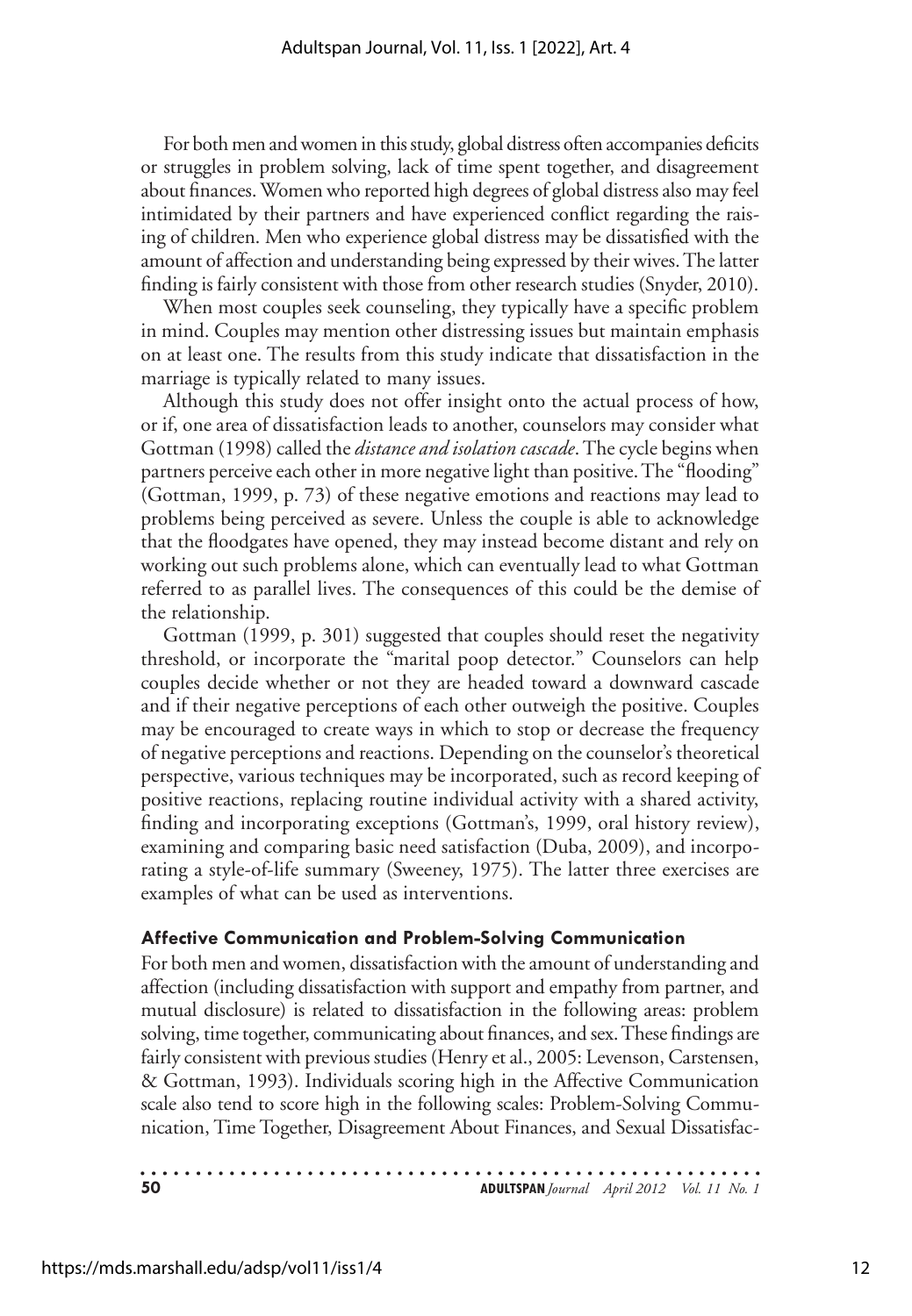tion (Snyder, 2010). Perhaps it is not necessarily the content (e.g., money) that summons dissatisfaction but rather the affect of the conversation, or how the conversation is processed. Although this study did not elicit information about whether couples believe it is important to be able to feel vulnerable, supported, and safe when talking about the above-mentioned issues, it is advantageous for counselors to explore the context in which it is safe and comfortable for couples to discuss difficult issues. During the initial couples session, counselors may ask couples the following questions: (a) What issues do you feel comfortable talking about? (b) What issues do you not feel comfortable talking about? (c) What makes you feel uncomfortable (i.e., it's not safe, lack of support)? (d) What do you need from your spouse in order to talk about or bring up issues that make you feel unsafe? (e) What gets in the way of you feeling safe? and (f) Have you ever been able to talk about these issues comfortably? What was different then?

For both men and women in the current study, dissatisfaction in the area of problem-solving communication was related to dissatisfaction with time spent together. This finding is also supported in other studies (Snyder, 2010). The Problem-Solving Communication scale falls under three dimensions: overreactivity of partner resulting in inability to discuss sensitive topics, lack of specific problem-solving skills, and failure to resolve minor differences. The results suggest that when couples believe that they are unable to talk through minor differences or talk to each other about sensitive topics, they also do not have shared leisure activity and shared interests.

If couples report that the reason they are not finding or investing in time spent together is related to the spillover of the problem-solving difficulties, counselors can teach clients about the importance of self-soothing and effective and efficient repair attempts. For example, Mrs. Jones (a hypothetical client) reports feeling distant, angry, and hurt after she talks to her husband about his "excessive spending." The counselor may address the following didactically or in role plays: (a) the relevance of internal locus of control versus external control (Glasser, 1998), (b) ways in which to self-sooth (deep breaths, physical stimulation, cognitive reframing), and (c) compartmentalizing or finding ways in which to create a desire to spend time with Mr. Jones despite being upset with him about any given issue.

#### **Time Spent Together and Disagreement About Finances**

For both men and women in the study, dissatisfaction related to time spent together (lack of shared leisure activities and shared interests) was significantly related to disagreement about finances (lack of confidence in partner's handling of finances, arguing over finances). There are a few hypotheses about why this relationship existed. Perhaps some couples are divided about how much money should be expended on leisurely activities, there is limited time spent together, or there is limited opportunity to talk about the sensitive topic of finances. Henry et al. (2005) suggested that decisions about financial resources may often lead to conflict and tension in late-life marriages. Such tension may permeate during the intimate times couples spend together. Couples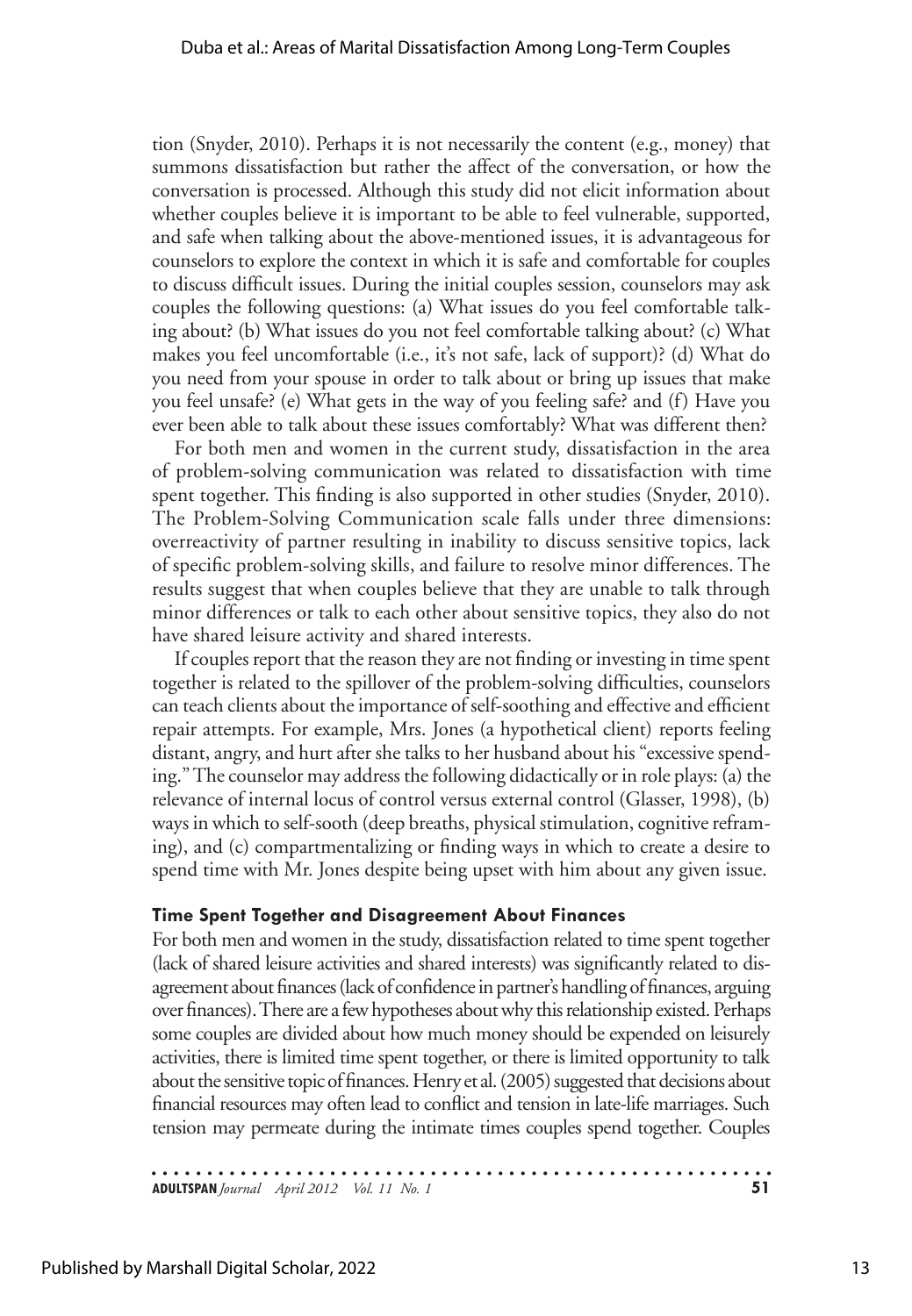counselors may investigate whether a relationship exists between a couple's dissatisfaction in time spent together and their dissatisfaction with finances.

#### **Role Orientation**

The Role Orientation scale measures respondents' traditional versus nontraditional orientation toward marital and parental roles. The results from this study support other research findings; role orientation (and gender) is not related to areas of dissatisfaction (Henry et al., 2005; Snyder, 2010). That is, results from other studies indicated that this scale is uncorrelated with other scales on the MSI-R. This is important information because one may question the relevance of the findings from this study to couples who are younger and who have recently married. In other words, whether spouses assume traditional gender roles or other roles, they are likely to still experience and report areas of dissatisfaction in the marriage.

#### **Does Marital Duration Heal Old Wounds and Build Resilience Against Marital Dissatisfaction?**

From the results of this study, as well as other studies (e.g., Henry et al., 2005), time does not appear to heal old wounds, nor does it appear to build resistance to dissatisfaction. For example, many of the couples in this study were married much longer than 40 years. All of them were retired. If they had children, their children were grown up. The couples had plenty of time to work through financial adjustments. They had many years to work through and find more satisfying ways of communicating with each other. However, for women, conflict over child rearing was still significantly related to distress in problem-solving communication. For women, there was a relationship between disagreement about finances and sexual dissatisfaction and conflict over child rearing. Men and women both reported dissatisfaction in affective communication; for both parties this area of distress was related to other areas of distress (i.e., problemsolving communication, time spent together, disagreement about finances, sex).

If marital duration does not necessarily build resilience against areas of marital dissatisfaction, perhaps one's attitude about being married does. Commitment to each other and/or the promise to stay married forever may be an important contributing factor in long-term marriages. Furthermore, this study appears to support Gottman's (1998, 1999) research. Couples may not be happy all the time and they may struggle with perpetual problems; however, the context of their conversation or the use of positive affect during disagreements is essential.

#### **Limitations and Recommendations**

As is the case with most forms of social science research, the current study was subject to limitations that should be taken into account in any interpretation of the results. The first limitation relates to the participant pool. Couples were selected from a centralized location in a predominantly rural, southern midwestern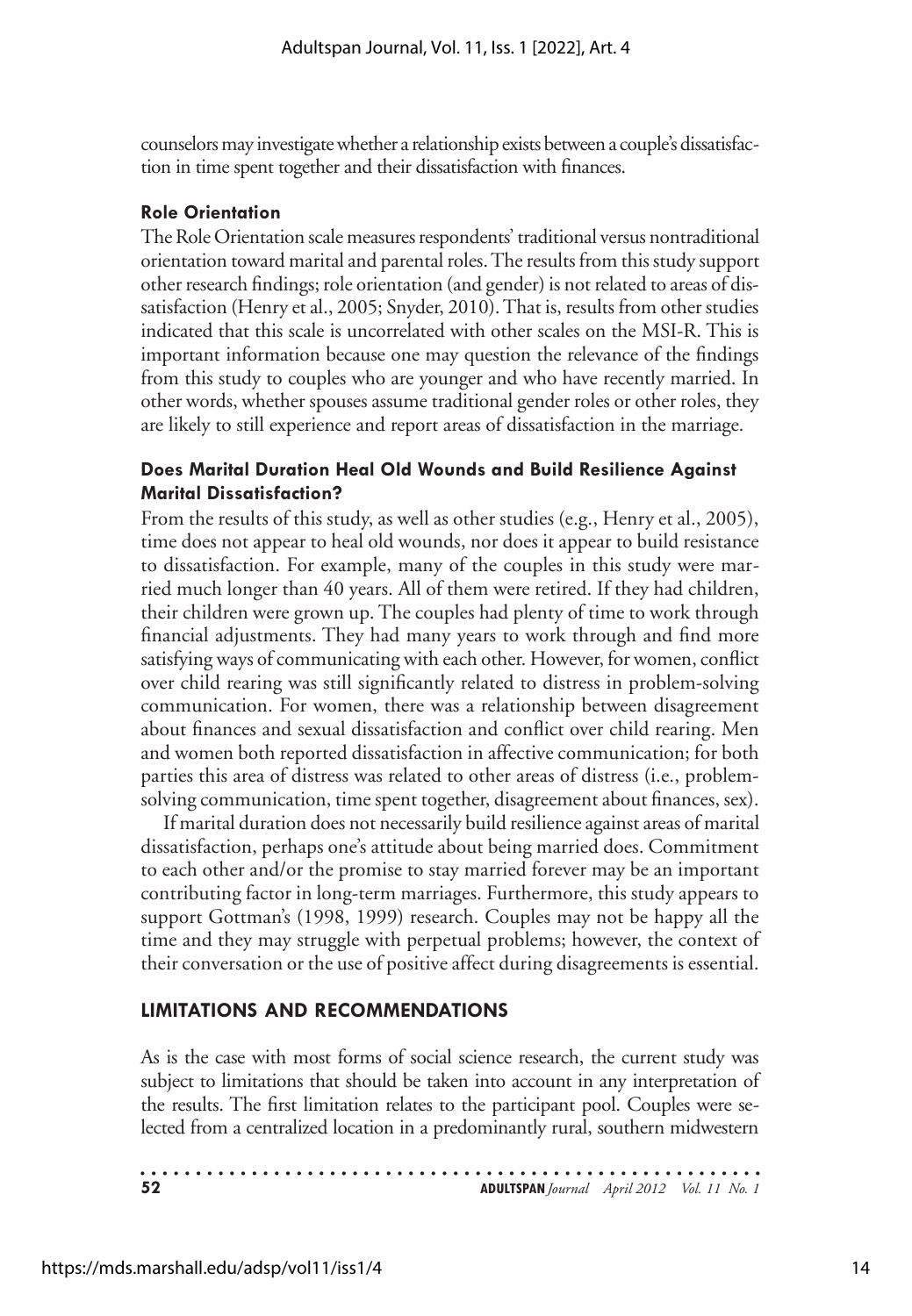city, and the results could be a reflection of the cultural norms associated with this region. Future researchers could potentially enhance the generalizability of the results obtained by including participants from a greater cross-section of geographic locations. Furthermore, most of the participants in the current study self-selected as Christian. This could limit the implications of the study, and it is strongly recommended that future inquiries attempt to include couples from non-Christian religious affiliations. A second limitation relates to how the MSI-R instruments were completed. Respondents were mailed the surveys and were asked to return them in the self-addressed stamped envelope provided. Spouses could have consulted each other when completing the instruments, which could account, at least in part, for the lack of significant differences between men and women on their mean subscale scores. Future efforts could be augmented with follow-up interviews or focus groups, which could allow researchers to explore the relationships and issues identified by the instruments(s) used in more detail. In addition, a qualitative study might follow up on the relationships found among MSI-R factors as well as the question, if marital duration does not heal old wounds and build resistance against marital dissatisfaction, what keeps long-term couples together?

#### **References**

- Bachand, L. L., & Caron, S. L. (2001). Ties that bind: A qualitative study of happy long-term marriages. *Contemporary Family Therapy, 23,* 105–121. doi:1007828317271
- Bodenmann, G., & Shantinath, S. D. (2004). The couples coping enhancement training (CCET): A new approach to prevention of marital distress based upon stress and coping. *Family Relations, 53,* 477–484. doi:10.111/j.0197-6664.2004.0056.x
- Boen, D. L. (1988). A practitioner looks at assessment in marital counseling. *Journal of Counseling & Development*, *66,* 484–486.
- Bryant, C. M., Conger, R. D., & Meehan, J. M. (2001). The influence of in-laws on change in marital success. *Journal of Marriage and Family, 63,* 614–626.
- Canary, D. J., & Stafford, L. (1992). Relational maintenance strategies and equity in marriage. *Communication Monographs, 59,* 243–267.
- Cherlin, A. J. (2005). American marriage in the early twenty-first century. *The Future of Children, 15,* 33–55. doi:10.1353/foc.2005.0015
- Duba, J. D. (2009). The basic needs genogram: A tool to help inter-religious couples negotiate. *International Journal of Reality Therapy, 29,* 13–17.
- Duba, J. D. (2010). Intimacy and the recovery of intimacy in religious and faith-based relationships. In J. Carlson & L. Sperry (Eds.), *Recovering intimacy in love relationships: A clinician's guide* (pp. 357–372). New York, NY: Routledge.

Duba, J. D., & Watts, R. E. (2009). Therapy with religious couples. *Journal of Clinical Psychology, 65,* 210–223. doi:10.1002/jclp.20567

- Fenell, D. (1993). Characteristics of long-term first marriages. *Journal of Mental Health Counseling, 15,* 446–460.
- Fields, N. S. (1983). Satisfaction in long-term marriages. *Social Work, 28,* 37–41.

Fincham, F. D., & Beach, S. R. H. (2002). Forgiveness in marriage: Implications for psychological aggression and constructive communication. *Personal Relationships, 9,* 239–251.

Fincham, F. D., Paleari, F. G., & Regalia, C. (2002). Forgiveness in marriage: The role of relationship quality, attributions, and empathy. *Personal Relationships, 9,* 27–37.

Glasser, W. (1998). *Choice theory: A new psychology of personal freedom*. New York, NY: HarperCollins.

Goodman, M. A., & Dollahite, D. C. (2006). How religious couples perceive the influence of God in their marriage. *Review of Religious Research, 48,* 141–155.